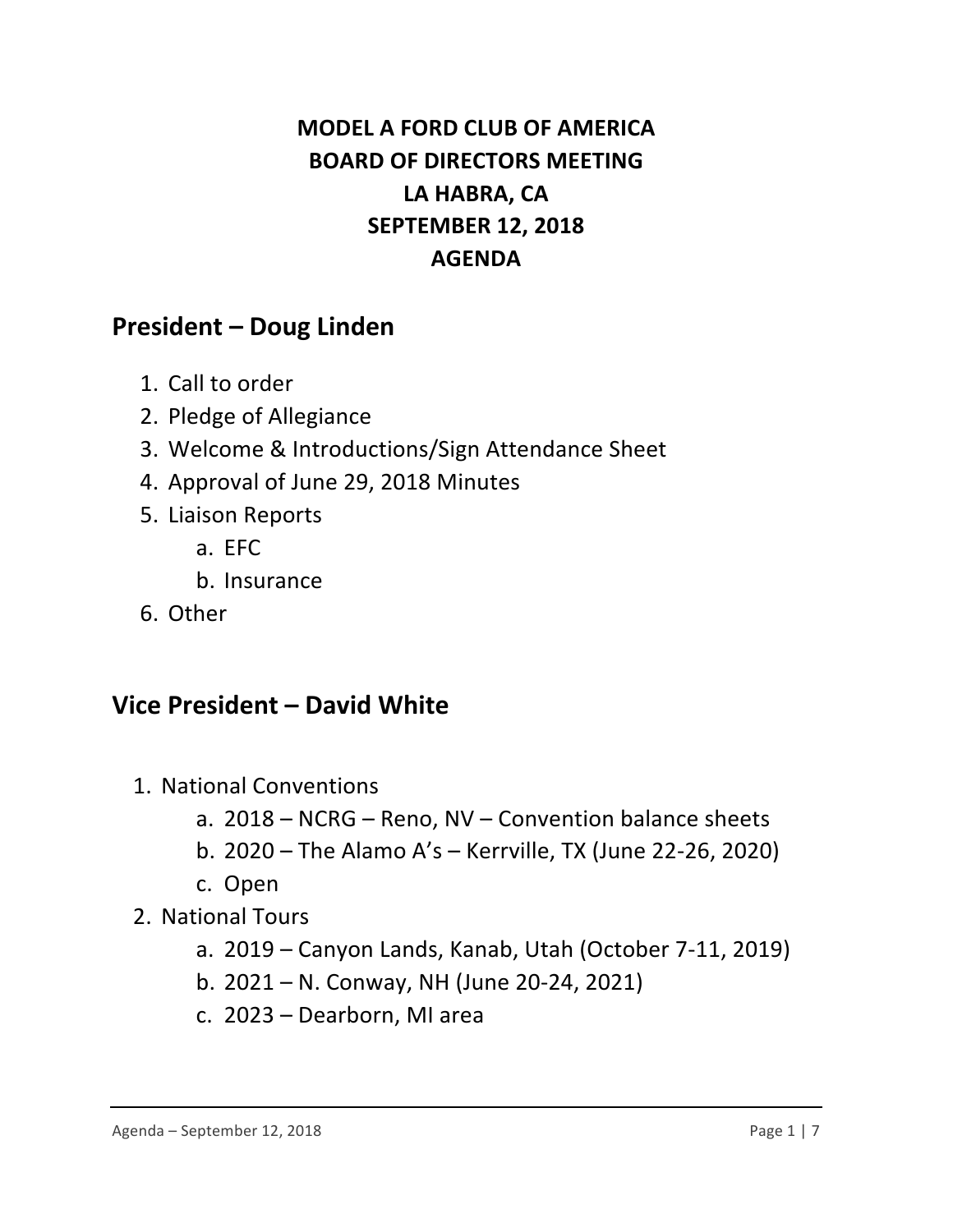## **Yice President – David White (continued)**

- 3. National Awards Banquets
	- a. 2018 Tucson, AZ (Nov. 27-30, 2018)
	- b. 2019 Pomona Valley A's, Pomona, CA (November?)
	- c.  $2020 Open$
	- d. 2021 Open
- 4. Other
	- a. Update on membership's preferences for future National Conventions. (See handout)

### **Secretary – Kay C. Lee**

- 1. Gilmore Doug L, Alex, Jay and Kay  $9/15/18$
- 2. Tucson BOD meeting, Wednesday, November 28, 2018
	- a. Transportation from and to airport
- 3. Other

#### **Treasurer – Alex Janke**

- 1. Review of financials for FY
- 2. Restorer Scrapbook
- 3. Victoria Book
- 4. Pickup Book ?
- 5. Opportunities to attract more people to National Events
- 6. Other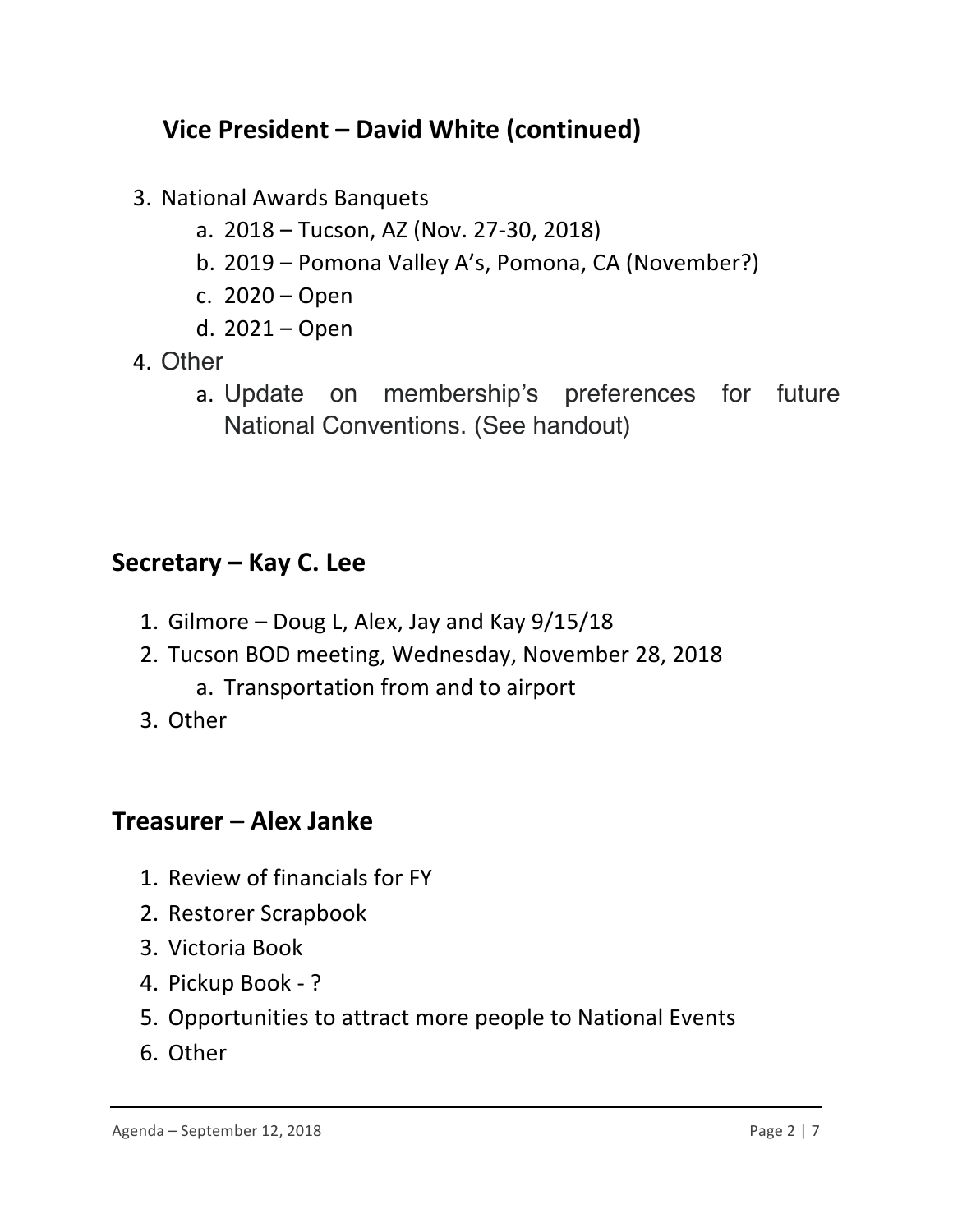## **Chapter Coordinator – Garth Shreading**

- 1. Review and report on Constant Contacts
- 2. Review Facebook
- 3. Update on Chapter numbers
- 4. Motion to Amend Policy P2S05-G (National Driving Recognition Awards)
	- a. MARC mileage forms  $(2)$  (sent to BOD 8/21/18) (Kay)
- 5. Motion for two new Chapters
- 6. Chapter Service Award review
- 7. Marine A Cankers disbanded
- 8. 2019 Kanab Tour
	- a. Raffle concerns
	- b. Registration Form for approval
	- c. Budget
	- d. Group vehicle transportation
- 9. Other

### **Marketing & Membership – Jay McCord**

- 1. Election of Directors in Progress. Vote Count 10-23 Frazee's leading
- 2. Election Computer Program ready to go. I will be there.
- 3. Total Membership to Date
	- a. Renewals
	- b. Regular
	- c. Free
- 4. Free Membership Program
- 5. Chapter Ambassador program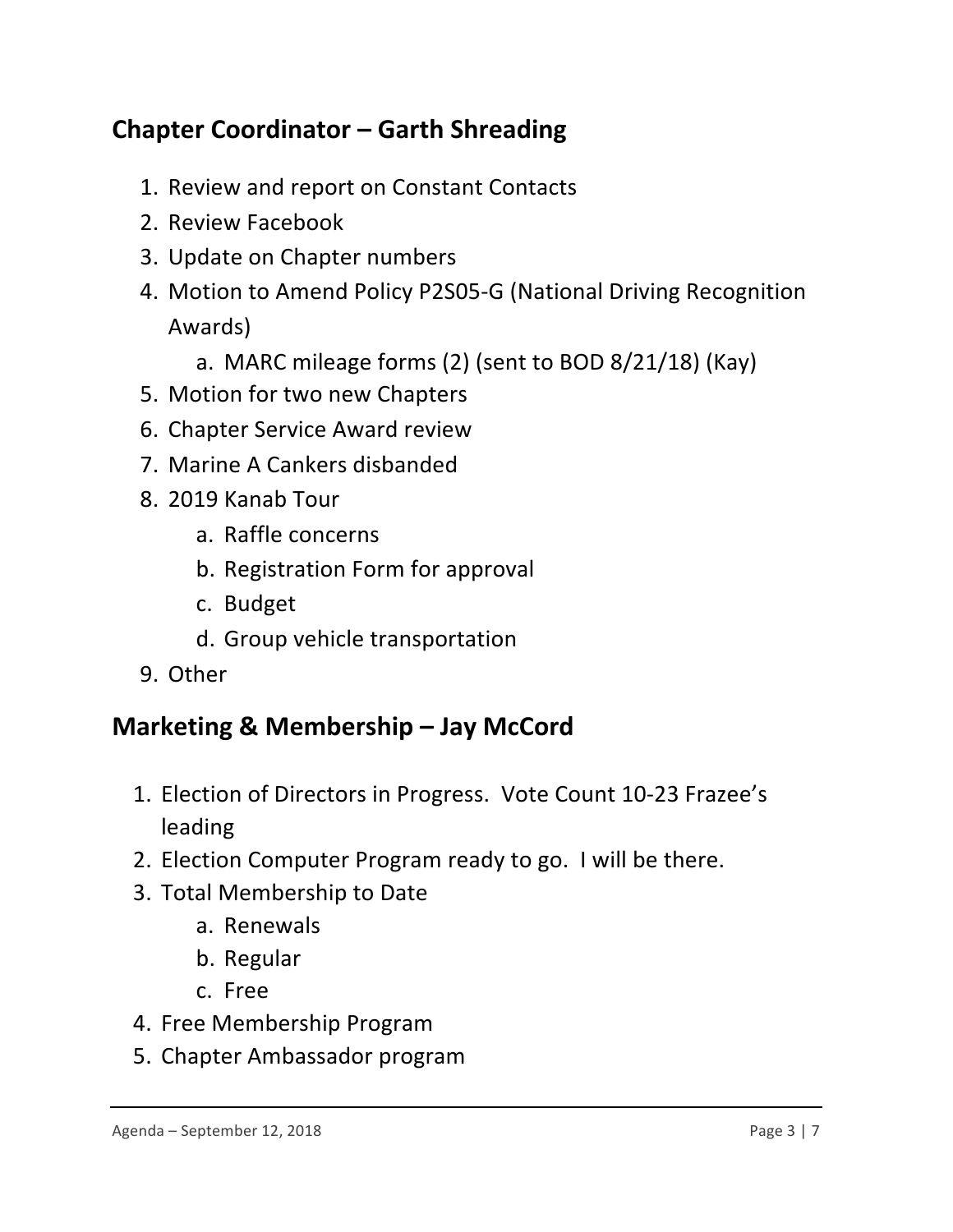# **Marketing & Membership – Jay McCord (continued)**

- 6. Blue Oval Program
- 7. Member to Member Program
- 8. Motion for unsuccessful candidate as sent to the BOD on 8/28/18
- 9. Motion to continue Free Membership Program as sent to the BOD on 8/28/18

#### 10. Marketing: FINAL KICK - WE NEED EVERYONE'S HELP

- 11. Goal, 15,000 Members for 2018
- 12. Event Kits  $-$  It's working  $-$  10 events to date, 2 more on calendar
- 13. Vendor Fliers Program in Progress
- 14. MAFCA Attendance at Major events each month-supply Restorers National and Chapter involvements
- 15. Facebook outreach  $-$  500 members in past two years
- 16. Recruiting 3 Levels Ongoing Program All material focus
- 17. Focus on 100 joint MARC-MAFCA Chapters in progress
- 18. Come on Back Discussion of response to non-renewal mailing
- 19. New Promotional Fliers, etc. Show fliers, Rosie Poster, Bumper Sticker, etc.
- 20. Car Cards
- 21. Roster Discussion
- 22.Other

# **Doug Clayton**

- 1. Status of digital edition of *The Restorer* and the use of "Thermostat"
- 2. 2018 Literary Award ballots
- 3. Publication sales to date (spreadsheet)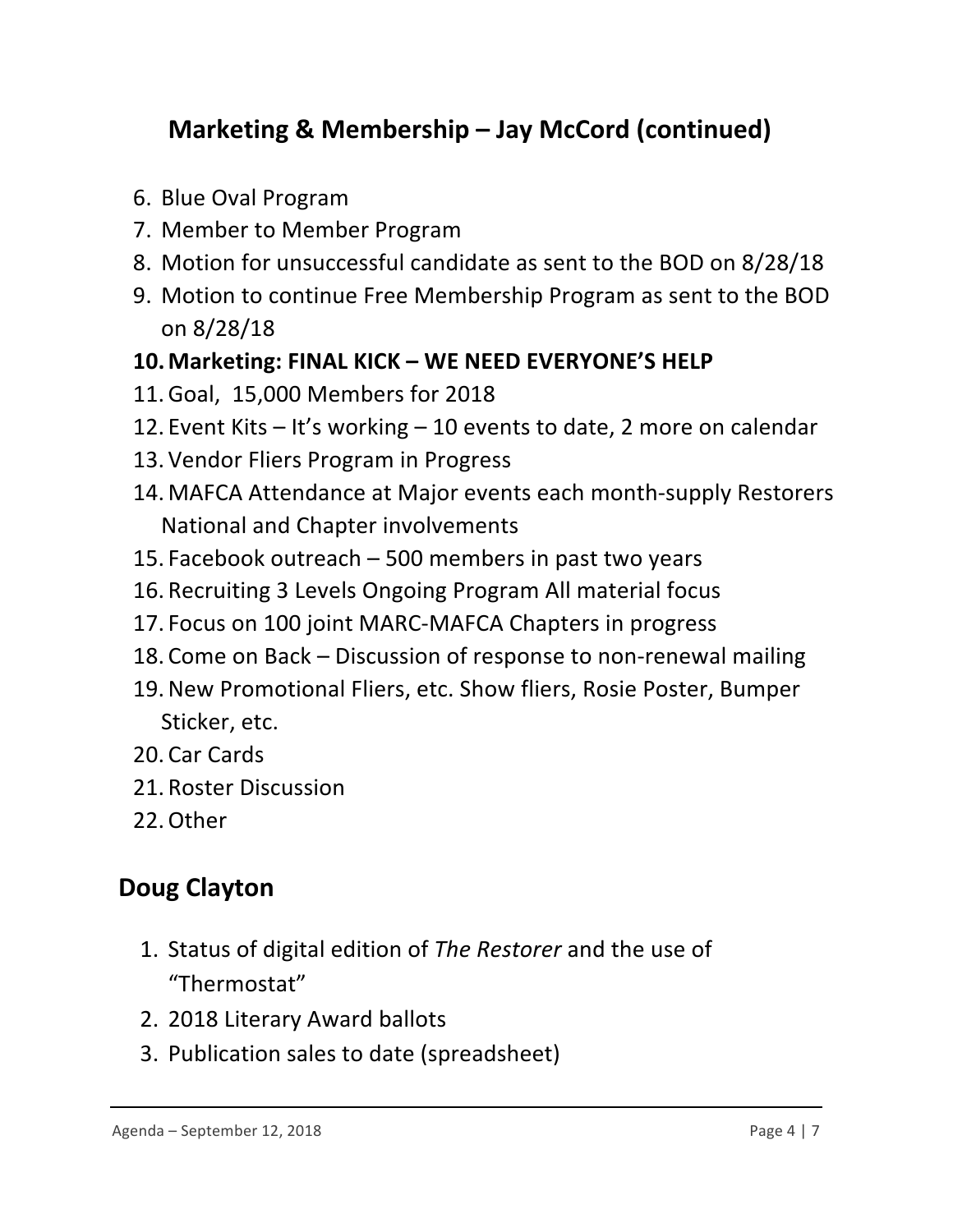# **Doug Clayton (continued)**

- 4. JSC Liaison
	- a. JSC Skype Meetings August 13 and September 10, 2018
	- b. JSC Seminar at 2018 NAB in Tucson
	- c. Paint and Finish Guide progress
- 5. Motion to approve Bob Hess for Standards committee as sent to the BOD on  $8/31/18$ .
- 6. Motion to approve Merlin Cavender for Chief Judge as sent to the BOD on 8/31/18.
- 7. Other

### **Technical – Jim Cannon**

- 1. Summary of recent Technical  $Q & A$  activity
- 2. Website Liaison update
- 3. Other

### **Advertising – Dan Foulk**

- 1. New Ad copy for Sept/Oct
	- a. TP Tools  $-$  on page 70
- 2. New Ads
	- a. Sept/Oct Model A Garage (John Phillips) Bundled Sale
	- b. Nov/Dec Trisisdesign No-Foot-Starter (Claude Folta)
- 3. Re-Newel Ads
	- a. Sept/Oct Lucas Tires Bundled added
	- b. Sept/Oct Ellerman Speedometers
	- c. Nov/Dec MAC's & Cartouche Bundled added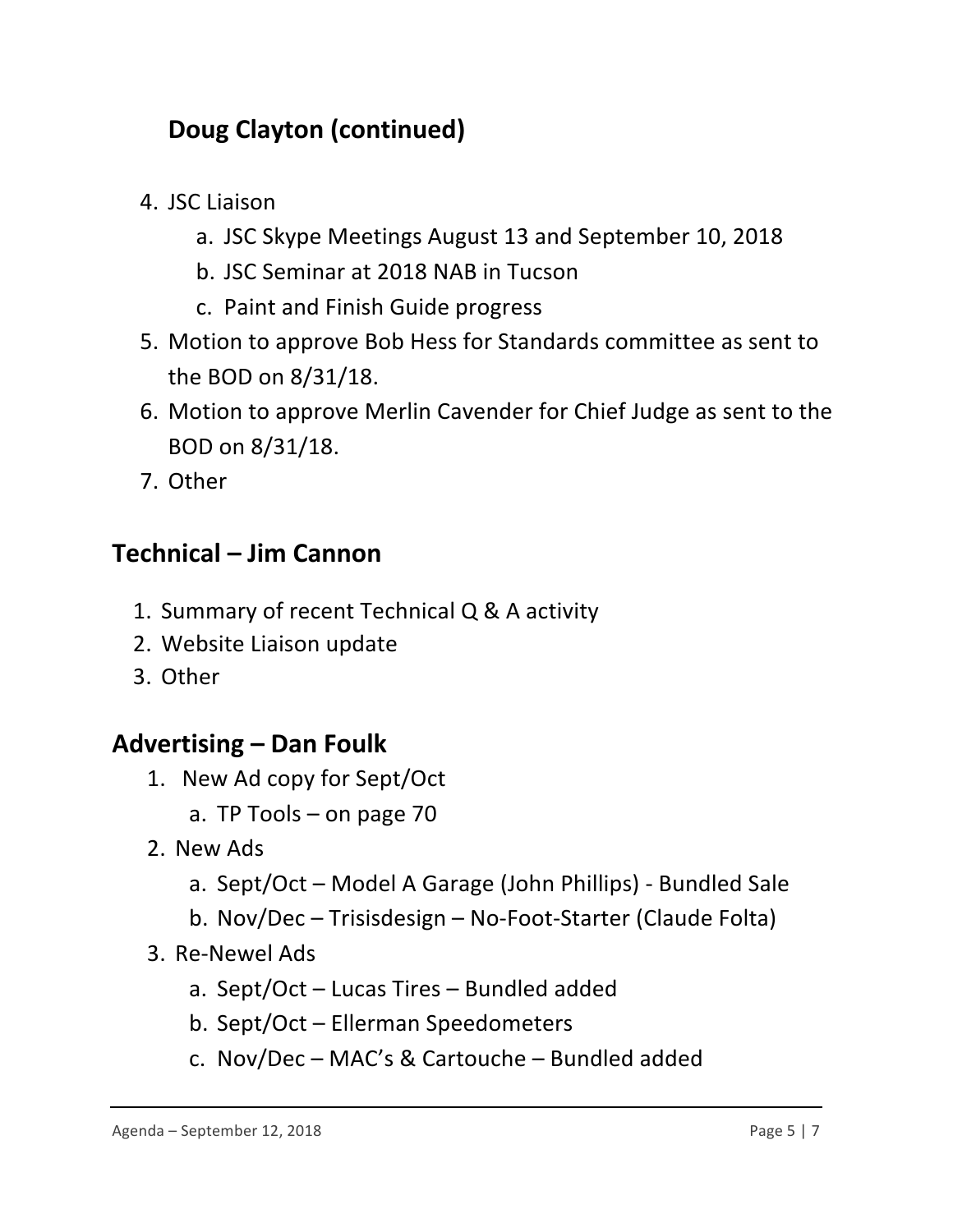# **Advertising – Dan Foulk (continued)**

- 4. In the works!
	- a. Nov/Dec Powermaster Performance
- 5. In the works  $(-1)$ 
	- a. Sacramento Vintage Ford (Darold Kohut)
	- b. S.C.A.T (Tom Lieb)
	- c. A-Woodworks (Kevin Miller)
	- d. Rusty Lugs (Amanda Uthe)
- 6. Gone but not Forgotten!
	- a. Mitchell Manufacturing
- 7. Contacted!
	- a. Kevin Miller A-Woodworks
	- b. Amanda Uthe  $-$  Rusty Lugs
	- c.  $Bob Nu-Rex$
	- d. Morgan Vintage Precision
	- e. Ian Albrittan Logo Lites
	- f. Tom Lieb  $-$  S.C.A.T.
	- g. Sue Mitchell Mitchell Manufacturing
	- h. Denise Lawrence Powermaster Performance
	- $i.$  Dave Trank MAC's
- 8. Product of the Month for August, September
- 9. Question about placement of Merced of the MAFCA California Club map
- 10.Other